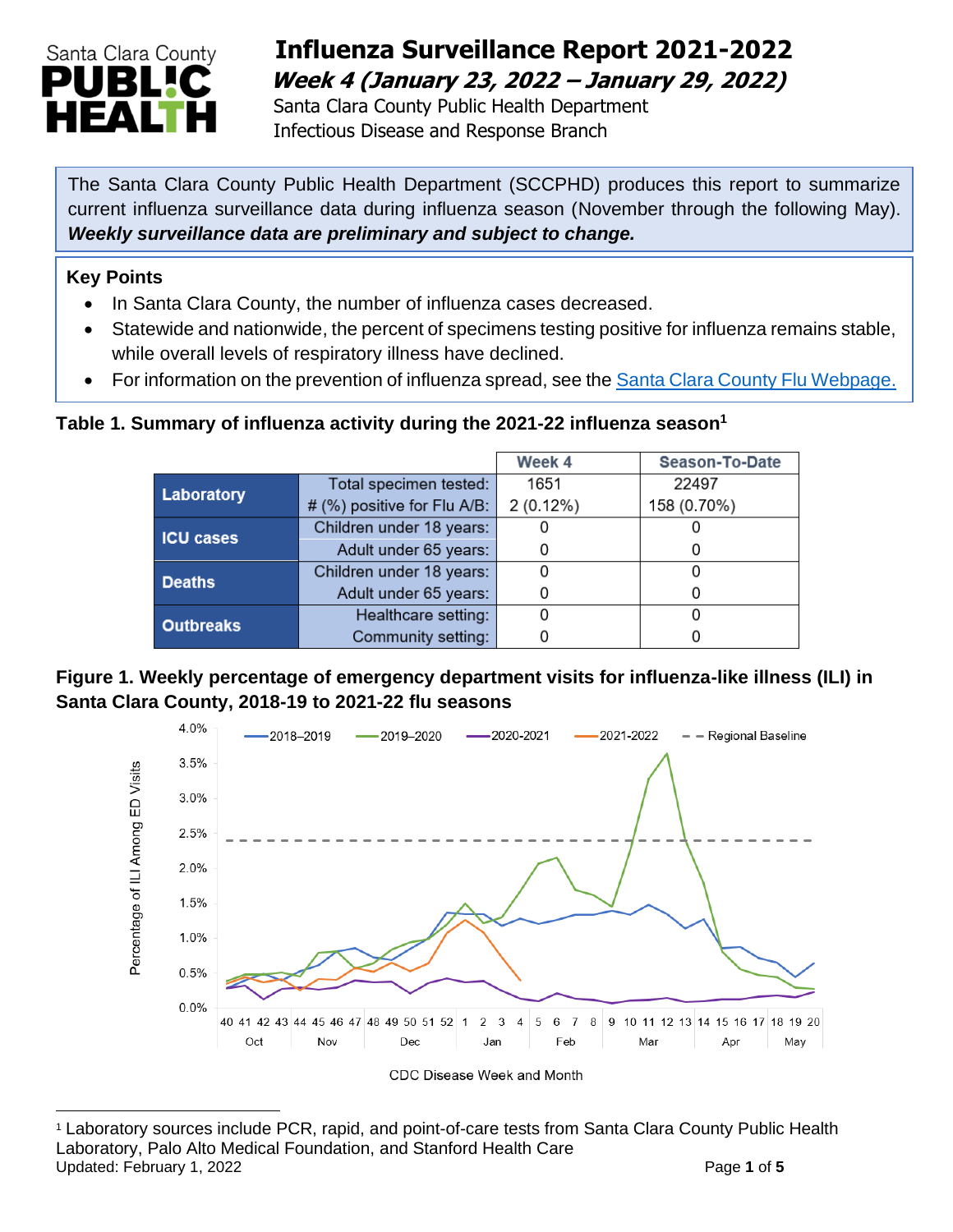

 Santa Clara County Public Health Department Infectious Disease and Response Branch

## **Influenza Virologic Surveillance**





CDC Disease Week and Month

<sup>&</sup>lt;sup>2</sup> Laboratory sources include PCR, rapid, and point-of-care tests from Santa Clara County Public Health Laboratory, Palo Alto Medical Foundation, and Stanford Health Care. Limitations of Figure 2 data include presence of out-of-jurisdiction cases, inability to subtype influenza by certain laboratories, and potential missed influenza cases tested by alternate laboratories in the county.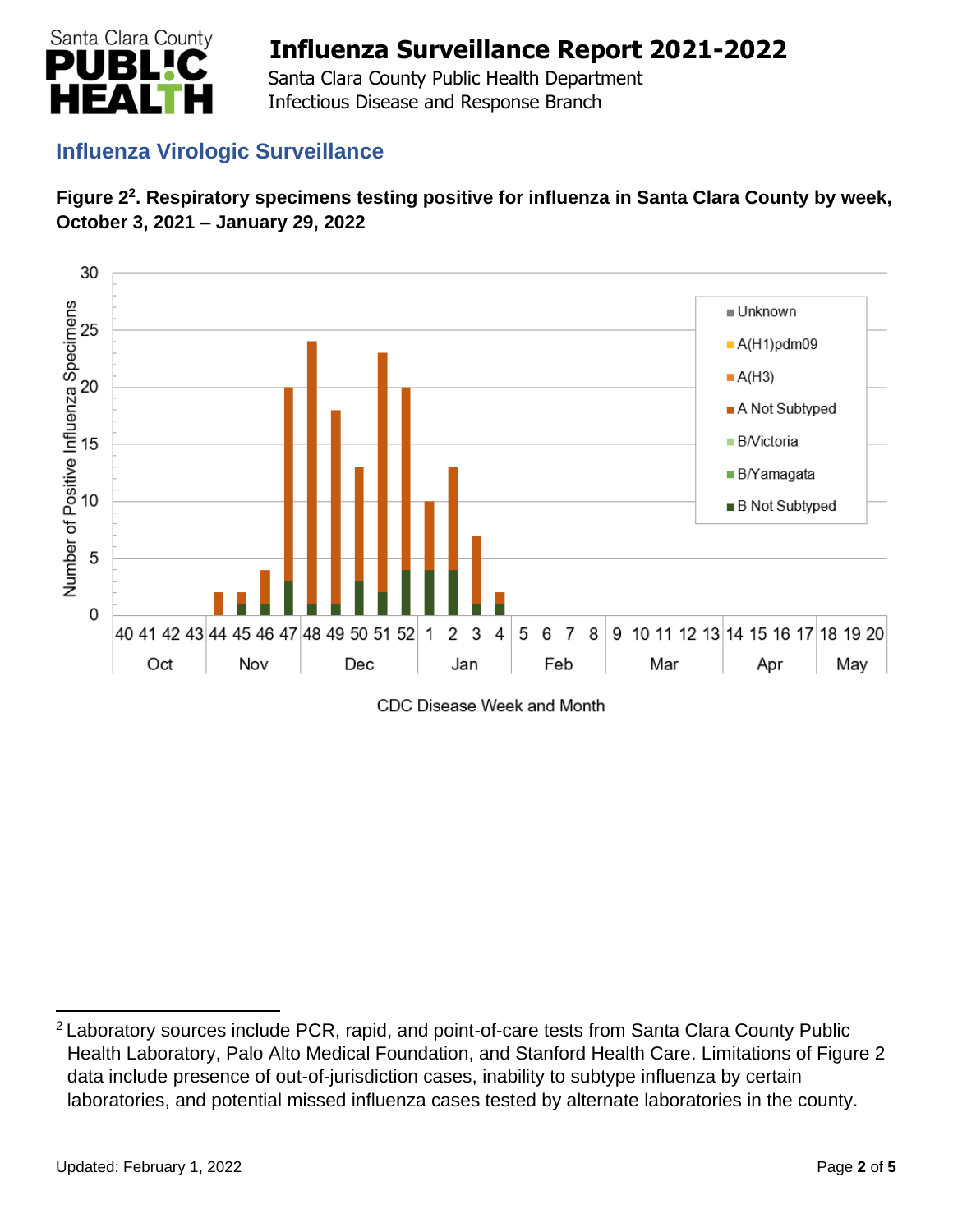

 Santa Clara County Public Health Department Infectious Disease and Response Branch

## **Laboratory-Confirmed Influenza ICU Cases, Deaths, and Outbreaks**

As of January 29, 2022, no laboratory-confirmed influenza cases requiring ICU level care or influenzaassociated deaths among persons under 65 years old were reported in Santa Clara County for the current flu season (Figure 3, Figure 4). Cases aged 65 years and older are not reportable. Additionally, no laboratory-confirmed influenza outbreaks have been reported in a healthcare or community setting for the  $2021 - 2022$  influenza season (Figure 5).

### **Figure 3 3 . Laboratory-confirmed influenza ICU cases and deaths among individuals aged 0-64 years by week of onset in Santa Clara County, October 3, 2021 – January 29, 2022**



CDC Disease Week and Month



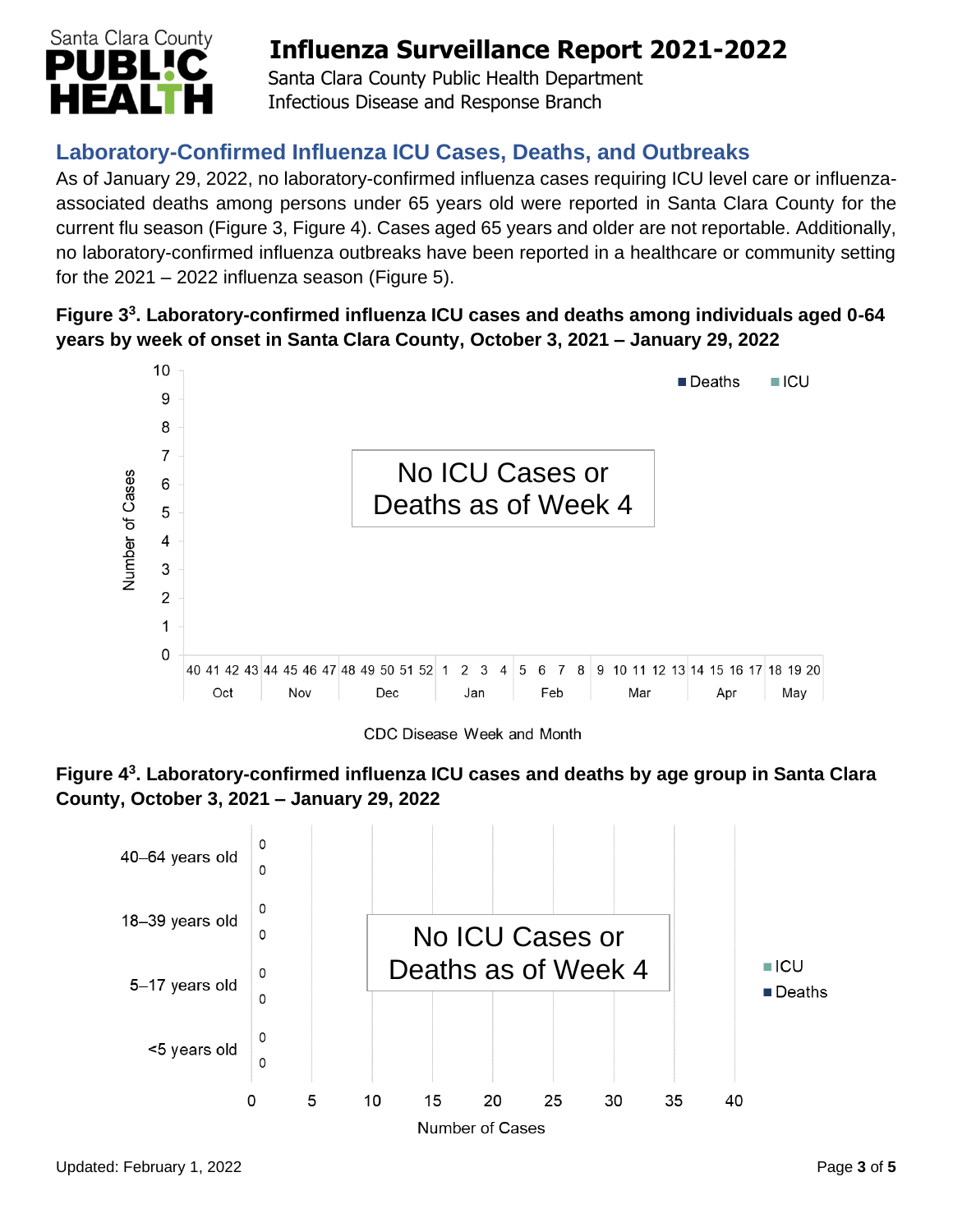

 Santa Clara County Public Health Department Infectious Disease and Response Branch

### **Figure 5 3 . Laboratory-confirmed healthcare and community outbreaks by outbreak onset week in Santa Clara County, October 3, 2021 – January 29, 2022**



## **Statewide and Nationwide Influenza Surveillance**

|                                      | <b>CALIFORNIA</b> |                                                                                      | <b>UNITED STATES</b> |                |
|--------------------------------------|-------------------|--------------------------------------------------------------------------------------|----------------------|----------------|
|                                      | Week 3            | <b>Season-To-Date</b>                                                                | Week 3               | Season-To-Date |
| Season influenza activity            |                   | Sporadic; The percent of specimens testing positive for<br>influenza remains stable. |                      |                |
| <b>Predominant Virus Circulating</b> | Flu A             | Flu A                                                                                | Flu A                | Flu A          |
| # Of Flu-Coded Deaths                | 6                 | 17                                                                                   | 27                   | 643            |
| # Of Flu-Associated Pediatric Deaths | 0                 | 0                                                                                    |                      | 5              |

For more information, visit the [CDPH Influenza Webpage](http://www.cdph.ca.gov/Programs/CID/DCDC/Pages/Immunization/Influenza.aspx) and the CDC U.S. Influenza Surveillance [Webpage.](http://www.cdc.gov/flu/weekly/)

<sup>&</sup>lt;sup>3</sup> The source for Figures 3, 4, and 5 is the California Reportable Diseases Information Exchange (CalREDIE) system. Data are provisional as of 2/1/2022.